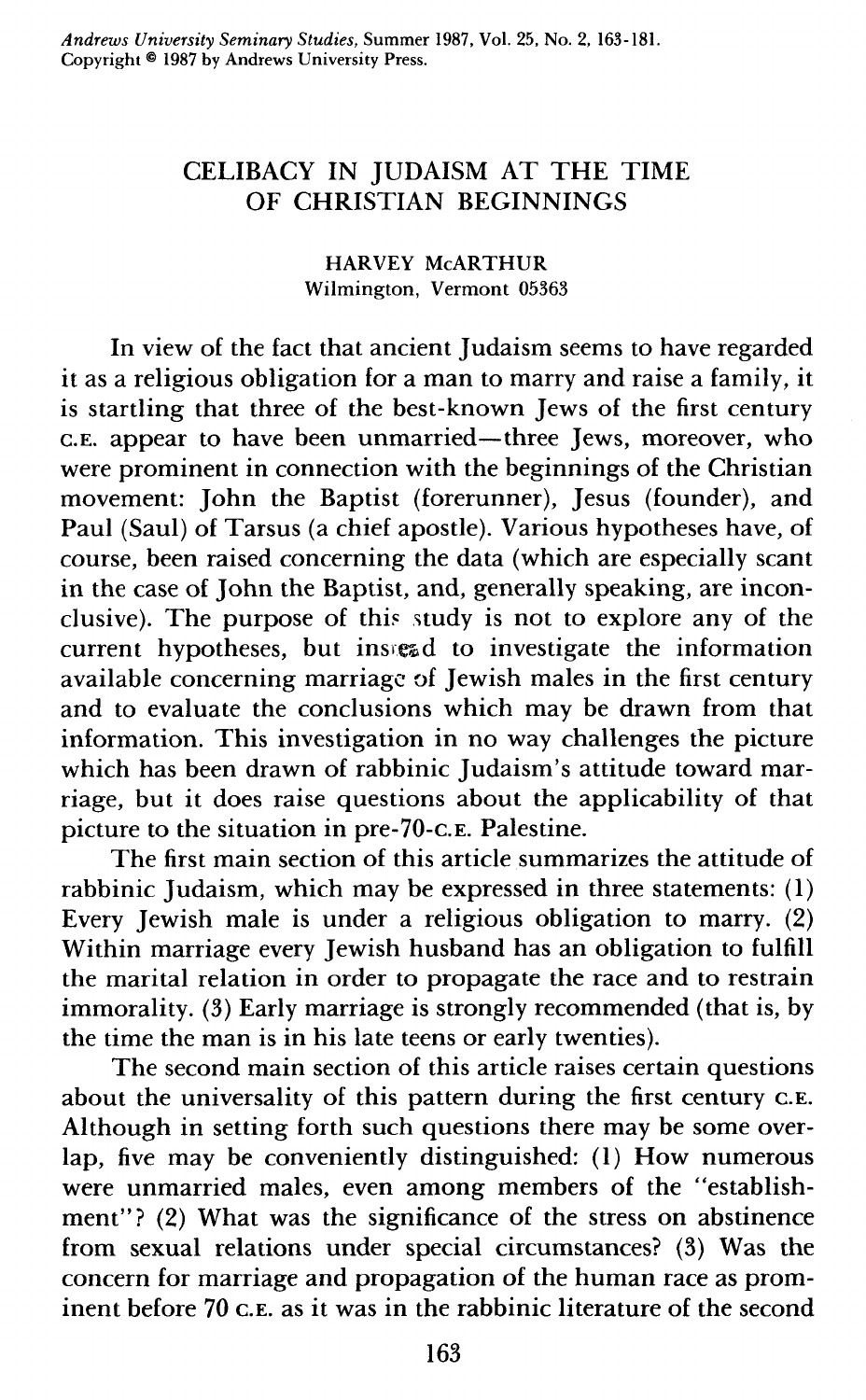century C.E. and later? (4) Was marriage as universal outside of "establishment" circles as within the latter? (5) What evidence is there for males being married only at 25 years of age or later?

It will be noted from the foregoing that the three items summarizing the attitude of rabbinic Judaism are put in the form of positive statements, while the five items relating to actual practice are formulated as questions. This difference in formulation is not a stylistic accident. The first main section of the article deals with easily documented views of the rabbinic tradition-though questions may arise about the applicability of that evidence to the pre-70-C.E. period. The second section actually deals with questions-specifically, questions that relate to the life-styles of persons or groups who may not have conformed to the pattern portrayed in the rabbinic literature. This is a matter where the evidence is fragmentary and sometimes even in the form of evidence from silence. Such evidence obviously is notoriously difficult to evaluate.

#### *1. The Pattern in Rabbinic Literature*

## *Obligation to Marry*

The basic statement on the religious obligation of every Jewish male to marry is found in *m. Yebam.* 6:6:

No man may abstain from keeping the law *Be fruitful and multiply,* unless he already has children: according to the School of Shammai, two sons; according to the School of Hillel, a son and a daughter, for it is written, *Male and female created he them.* . . . The duty to be fruitful and multiply falls on the man but not on the woman. R. Johanan b. Baroka says: Of them both it is written, *And God blessed them and God said unto them, Be fruitful and mu1tiply.l* 

'Quotations from rabbinic or other Jewish sources are taken from the following translations: APOT; Josephus, trans. H. St. J. Thackeray, et al., 9 vols., LCL (Cambridge, Eng., 1926-1965); The Mishnah, trans. H. Danby (London, 1933); The Tosefta, ed. and trans. J. Neusner, 6 vols. (New York, 1977); Mekilta de-Rabbi Ishmael, trans. J. Z. Lauterbach, 3 vols. (Philadelphia, 1933-1935); The Babylonian Talmud, ed. and trans. Rabbi I. Epstein, 18 vols. (London, 1961); The Minor Tractates of the Talmud, ed. and trans. A. Cohen, 2 vols. (London, 1965); The Fathers According to Rabbi Nathan, Version B., trans. A. J. Saldarini (Leiden, 1975); The Midrash Rabbah, ed. H. Freedman and M. Simon, 5 vols. (London,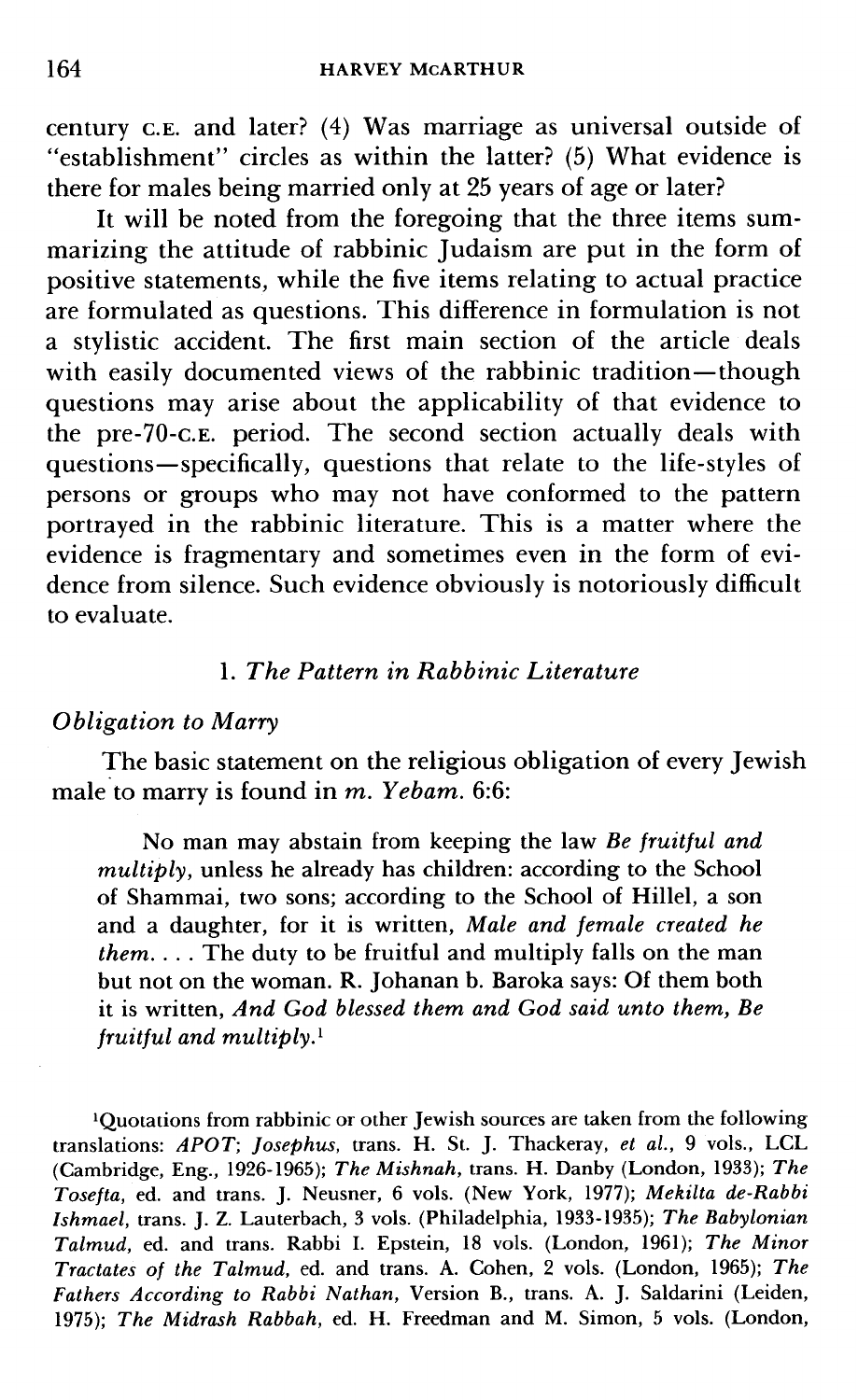The same motif appears in the corresponding passage in the Tosefta-"The man is not allowed to be without a wife; however, the woman is permitted to live without a husband" *(t. Yebam.*  8:4)-and in the Babylonian Talmud *(b. Yebam.* 61b), as well as in other rabbinic passages.2 In addition to these statements are the well- known rhetorical comments about marriage: e-g., "R. Tanhum stated in the name of R. Hanilal: Any man who has no wife lives without joy, without blessing, and without goodness" *(b. Yebam.*  62b), and also "R. Eleazar said: Any man who has no wife is no proper man; for it is said, *Male and female created He them and called their name Adam" (b. Yebam.* 63a).

#### *Obligation to Fulfill Marital Relation*

Furthermore, it was insisted that within marriage the marital relation should be exercised regularly in the interests both of the propagation of the race and of controlling immorality. The Mishnaic passage on this point is found in *m. Ketub.* 5:6 (cf. *t. Ketub.* 5:6):

If a man vowed to have no intercourse with his wife, the School of Shammai say: [She may consent] for two weeks. And the School of Hillel say: For one week [only]. Disciples [of the Sages] may continue absent for thirty days against the will [of their wives] while they occupy themselves in the study of the Law; and labourers for one week. The duty of *marriage* enjoined in the Law is: every day for them that are unoccupied; twice a week for labourers; once a week for ass-drivers; once every thirty days for camel-drivers; and once every six months for sailors. So R. Eliezer.

The differences between various occupations reflect, in part, a recognition that some trades required longer absences from home. The penalties for failure to fulfill the marital obligation are developed in detail in *m. Ketub.* 5:7 and 7:2-5. Both husband and

**<sup>1977);</sup>** *Pirki? de Rabbi Eliezer,* **trans.** *G.* **Friedlander (London, 1916; reprint ed., New**  York, 1971); Pesikta de Rab Kahana, trans. W. G. Braude and I. J. Kapstein **(Philadelphia, 1975); and** *The Midrash* **on** *Psalms,* **trans.** *W. G.* **Braude (New Haven, Conn., 1959).** 

*<sup>2</sup>M. 'Ed.* **1:** *b. Sabb.* **31b;** *b. Pesah.* **113b;** *b. Yebam.* **63b;** *b. Qidd.* **29a;** *b. B. Bat.* **13a;** *Mek. Nezikin* **3: 112-115;** *Mek. Pisha* **18: 110-1 12;** *Gen. Rub.* **17:2, 34:14, and 60:16.**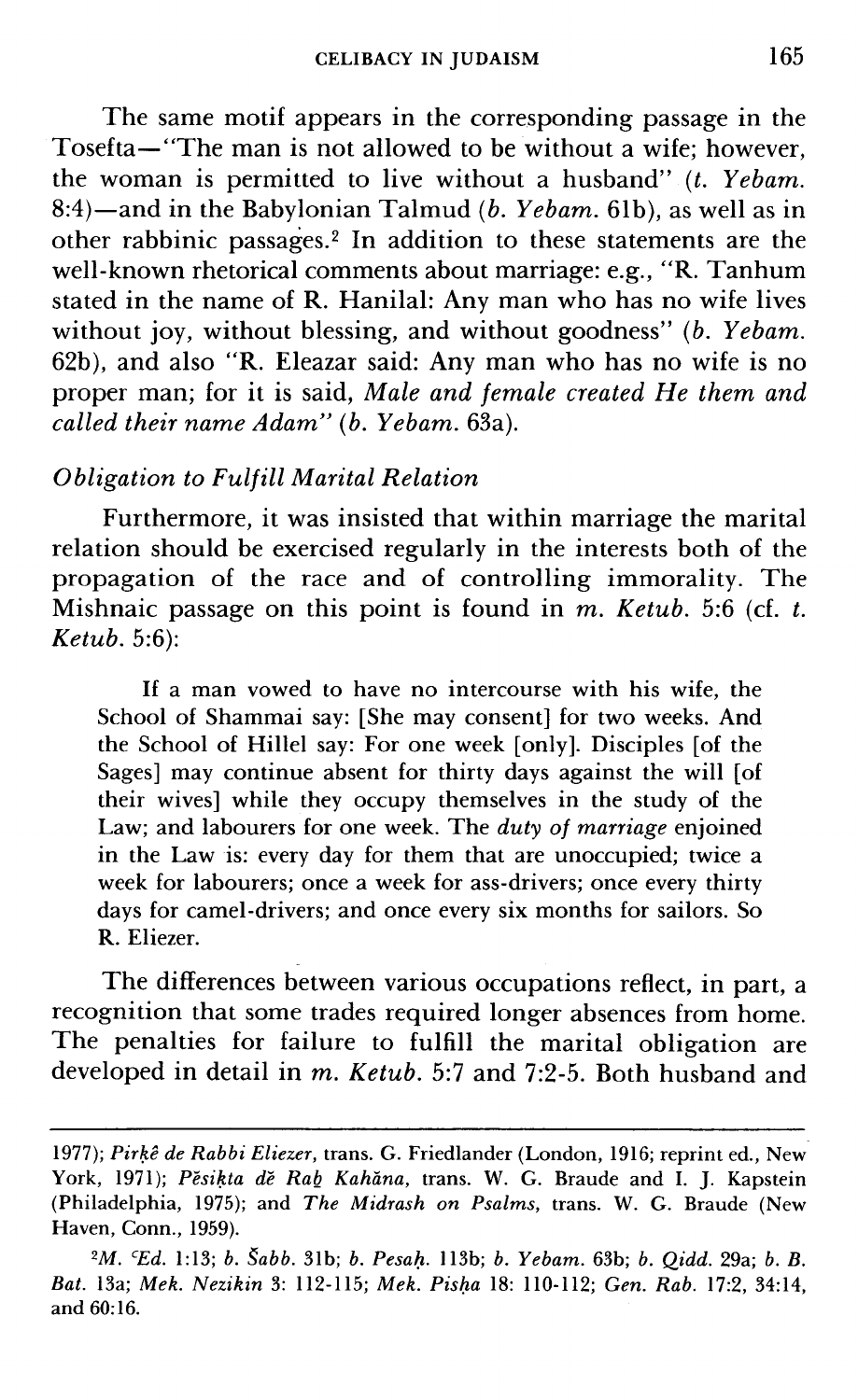wife were under the same obligation in this matter, though the penalties for each varied slightly for failure to meet the obligation. The penalties were primarily financial, but in extreme cases divorce was mandatory. The motifs articulated in this section of the Mishnah are repeated elsewhere in rabbinic literature.3 While stress on the fulfillment of the sexual relation was related to the biblical command of Gen 1:28 ("Be fruitful and multiply"), there is evidence also of a realistic awareness that the role of sex within marriage was to prevent immorality and thoughts of immorality.4

## *Recommendation of Early Marriage*

In the light of this concern to prevent immorality, it is understandable that early marriages were preferred in rabbinic Judaism. The Mishnaic passage relating to the proper age for marriage is attributed to R. Judah ben Tema, who lived toward the end of the second century C.E. It occurs in *m.* 'A *bot* 5:21:

He used to say: At five years old [one is fit] for the Scripture, at ten years for the Mishnah, at thirteen for [the fulfilling of] the commandments, at fifteen for the Talmud, at eighteen for the bride-chamber, at twenty for pursuing [a calling], at thirty for authority, at forty for discernment, at fifty for counsel, at sixty for to be an elder, at seventy for grey hairs, at eighty for special strength, at ninety for bowed back, and at a hundred a man is as one that has [already] died and passed away and ceased from the world.

One notes in the above passage that the age for marriage is not in the form of a *halakah* or commandment, but is part of a description of the "ages of man." The strong rabbinic preference for early marriage is confirmed by a collection of statements in *b. Qidd.* 29b-30a:

R. Huna [third century c.E.] was thus in accordance with his views. For he said, He who is twenty years of age and is not married spends all his days in sin. "In  $\sin$ " — can you really think  $\frac{1}{100}$  so?—But say, spends all his days in sinful thoughts.

*3T. Ketub.* **5:7;** *y. Ketub.* **5:6(7);** *b. Yebam.* **44a;** *b. Ketub.* **61b-62a and 71b;** *b.* **B.**  *Qam.* **82a;** *Mek. Nezikin* **3:** *116-134; Gen. Rub.* **52:12.** 

*4B. Qidd.* **29b-30a;** *b. Sanh.* **76a-b;** *Shulchan 'Aruk* **1:4.**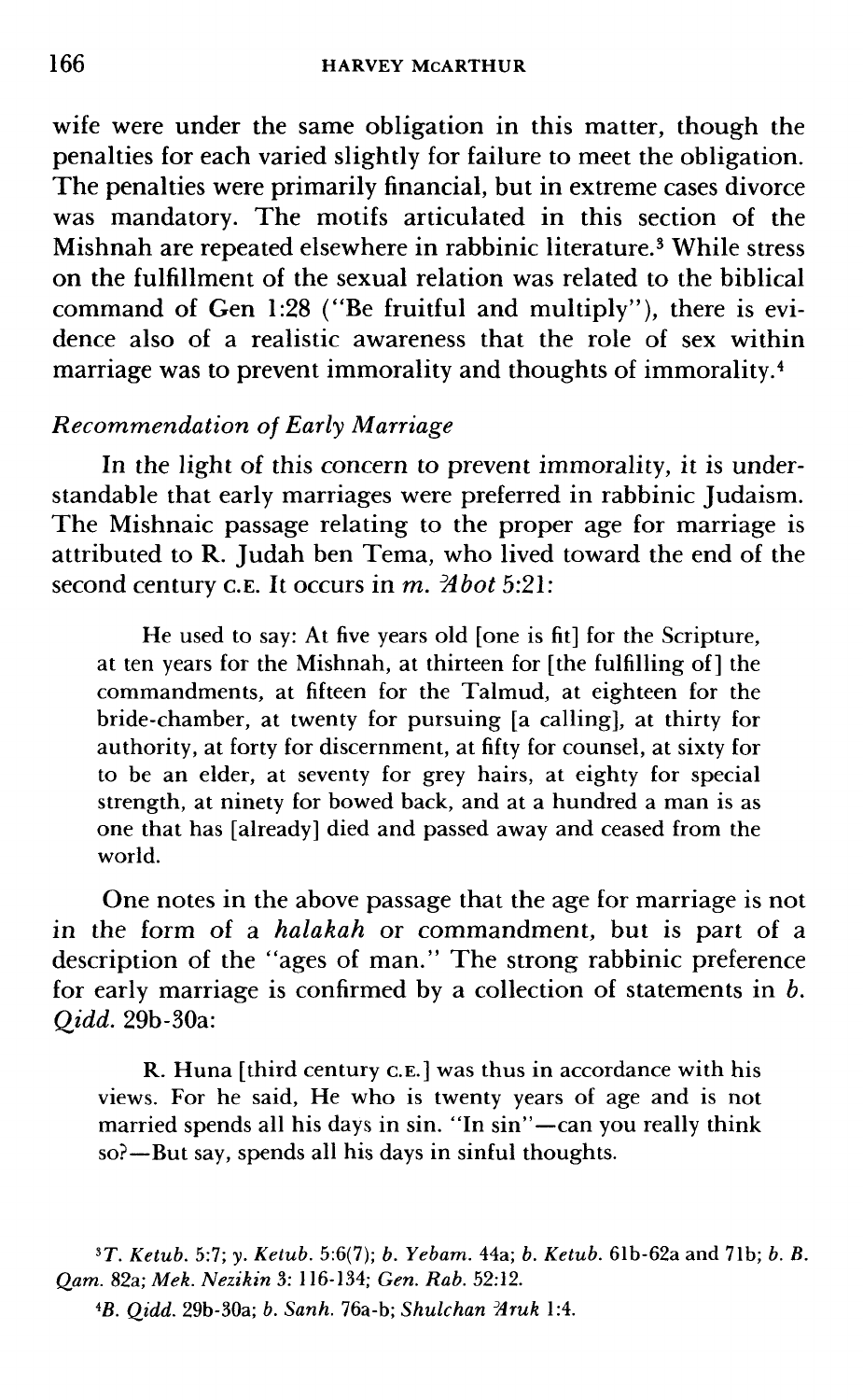Raba said, and the School of R. Ishmael taught likewise: Until the age of twenty, the Holy One, blessed be He, sits and waits. When will he take a wife? As soon as one attains twenty and has not married. He exclaims, "Blasted be his bones!" R. Hisda said: The reason that I am superior to my colleagues is that I married at sixteen. And had I married at fourteen, I would have said to Satan, An arrow in your eye. Raba said to R. Nathan ben Ammi: Whilst your hand is yet upon your son's neck, [marry him], viz. between sixteen and twenty-two. Others state, Between sixteen and twenty-four. This is disputed by Tannaim. **Train** *up*  a *youth in the way he should go: R.* Judah and R. Nehemiah [differ thereon]. One maintains, ["Youth" means] between sixteen and twenty-two; the other affirms, Between eighteen and twenty-four.

*B. Sanh.* 76a-b, while arguing that a young girl should not be married to an old man or to an infant son, urges that daughters should be married when they reach puberty, and the same position is taken with respect to sons. In *Mek. Nezikin* 3:112-114 it is stated that a father should have his son married early in order to ensure grandchildren and thus be able to fulfill the injunction of Deut 4:9, "And make them known unto thy children and thy children's children." (Cf. also *Der. Er. Rab.* 2:16.)

It is fair to conclude that while early marriages were strongly recommended, a precise age was not established by an explicit *halakah.* 

All evidence quoted above is from the body of rabbinic literature of which the earliest document, the Mishnah, did not reach its present form until about 220 **C.E.** The remainder of this extensive library developed and was redacted during the following several centuries. All of this literature contains statements attributed to authorities from periods well before the time of the final redaction, but it is clear that these attributions cannot always be trusted. Recently, major efforts have been made to establish the dates of various traditions and to trace their development in later periods.<sup>5</sup>

<sup>5</sup>Groundbreaking work has been done in this field by Jacob Neusner and others associated with him. His many writings develop a methodology. A convenient introduction to his views may be found in his *Judaism: The Evidence* of *the Mishnah* (Chicago and London, 1981). The "Introduction," pp. 1-24, presents his general approach to the Mishnaic materials and to his thesis that the Mishnah's regulations may be classified chronologically into four periods: (1) before 70 **c.E.,** (2) between 70 and 135 **c.E.,** (3) the generation after 135, and (4) the end of the **2d**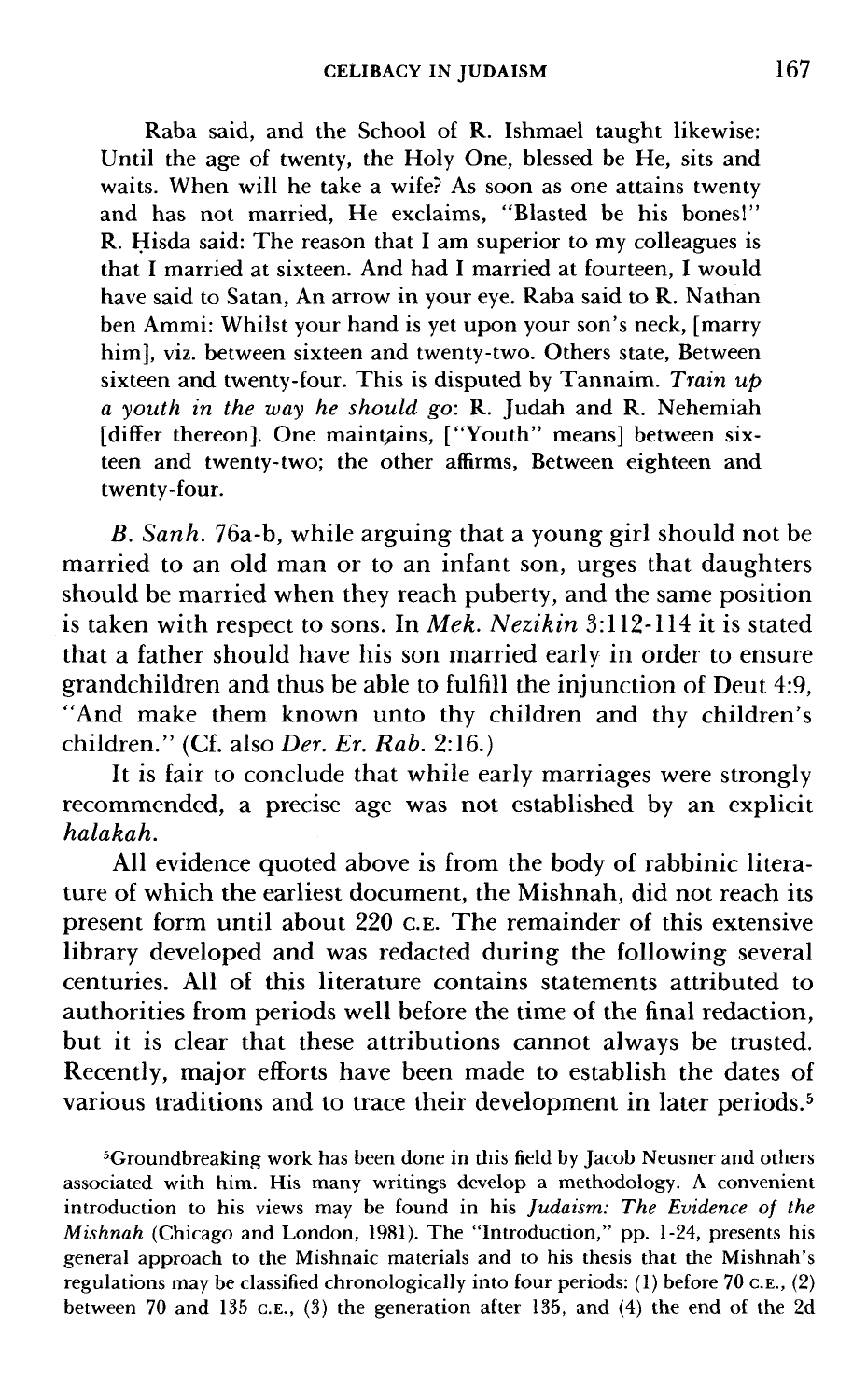The attitude toward marriage, however, seems to have remained the same throughout the rabbinic period, and therefore a more precise chronological analysis has not been attempted. Nevertheless, I have taken the basic quotations from the early documents, the Mishnah and the Tosefta. In the next section, the question of chronology will become significant, especially so in regard to "Question Three."

## *2. Departures from the Pattern of Rab binic Literature*

#### **Question** *One:* **"How numerous were the unmarried even among members of the 'establishment,' i.e., the rabbis?"**

It is stated by Immanuel Jakobovits in his article on "Celibacy" in the *Encyclopedia of Judaism* (vol. *5,* cols. 268-269) that no medieval rabbi is known to have been a celibate and that only Simeon ben 'Azzai was unmarried from all of the Tannaitic or Amoraic rabbis. Ben 'Azzai was from the third generation of the Tannaim and lived early in the second century **C.E.** An early reference to his unmarried state appears in *t. Yebam.* 8:7:

Ben 'Azzai says, Whoever does not engage in reproductive sexual relations, lo, such a one sheds blood and diminishes the divine image, since it says, *For in the image of God he made man.*  And it says, And you be fruitful and multiply (Gen 9:6, 7). Said to him R. Eleazar b. 'Azariah, "Ben 'Azzai, words are nice when they come from someone who does what they say. . . . Ben 'Azzai expounds nicely but does not nicely do what he says." He said to him, "What shall I do? My soul thirsts after Torah, let other people keep the world going." **(Cf.** *b. Yebam.* 63b and *Gen. Rub.*   $34:14.$ 

Ben 'Azzai was never ordained, but there is no suggestion that it was his unmarried state which prevented ordination. He was

century into the 3d century. However, Neusner states that in practice it is not possible to differentiate clearly between the last two periods in dealing with the Mishnaic materials. His book next works through the Mishnah, classifying the regulations and tracing the development through the periods. Neusner's methodology is only beginning to be debated by those with expertise sufficient to contribute to the discussion. If Neusner is correct, the attribution of sayings or actions to named authorities cannot always be taken at face value.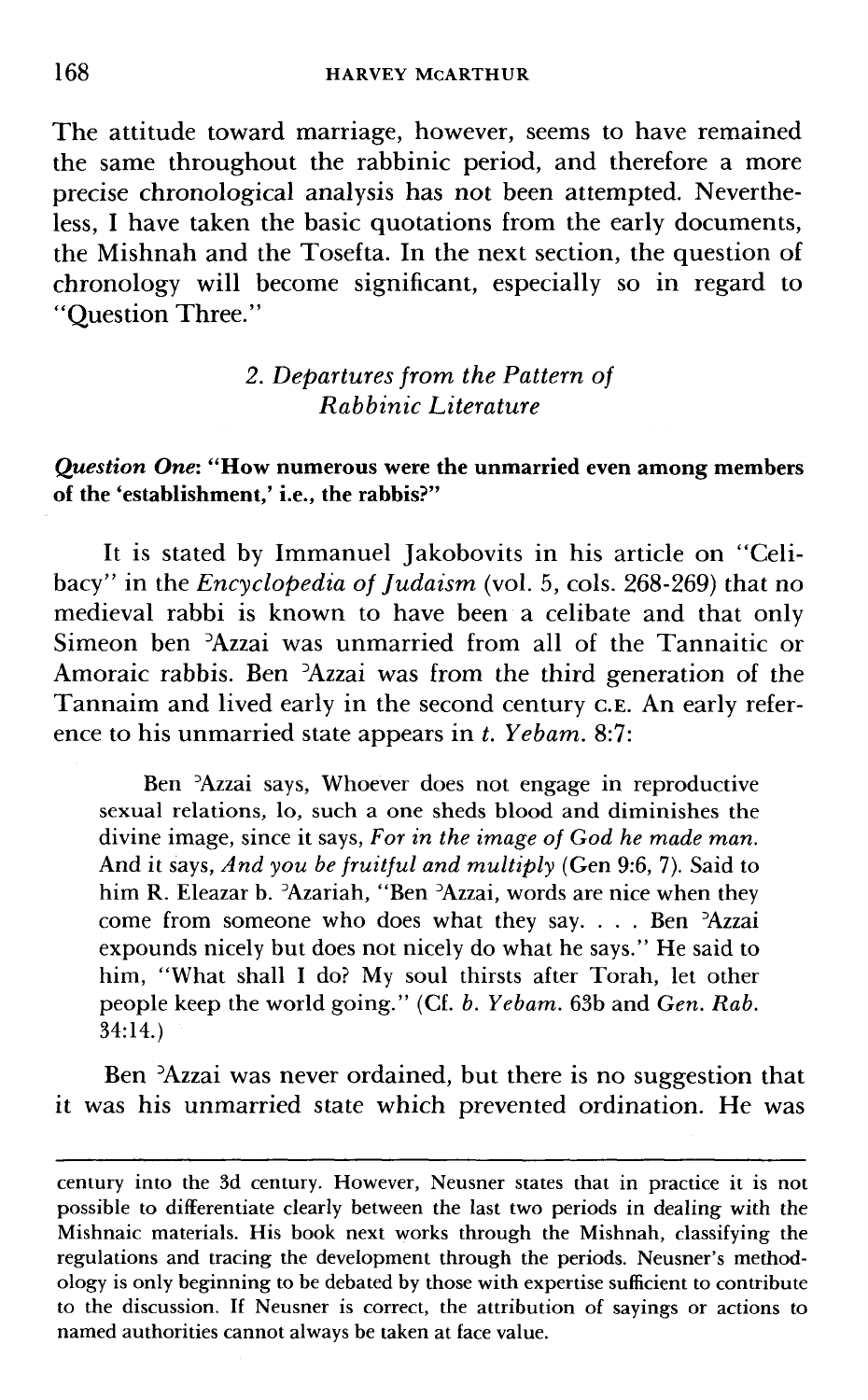held in high repute as a scholar, he was quoted frequently in the Mishnah and later documents, and he was remembered in the tradition as an outstanding scholar and saint. Thus,  $m$ . Sota 9:15 says, "When Ben 'Azzai died there were no more diligent students," and B. *Ber.* 57b says, "If one sees Ben 'Azzai in a dream he may hope for piety." (Similar expressions occur in *t. Qidd.* 3:9, *b. Qidd.*  49b, and 'A *bot* R. *Nut.* 40:12.6)

It is sometimes assumed that the story about Ben 'Azzai was recorded because he was the only unmarried Tannaitic rabbi. This may be true, but the assumption goes beyond the evidence provided by the story itself. The story was recorded because Ben 'Azzai placed himself in the paradoxical situation of condemning celibacy while himself remaining unmarried. Had he remained silent, there might have been no reference in the tradition to his single status. This does not prove that there were other unmarried Tannaitic or Amoraic rabbis, but what it does make clear is that the story is not of itself adequate evidence that Ben 'Azzai was unique.

There were perhaps 150 Tannaitic rabbis, and there may have been over 1,000 Amoraitic. In only a few cases can even a minimal biography be created from the available data. Thus, caution is required in making statements about the marital status of these men.'

Comment should be made about one other Talmudic scholar, R. Hamnuna, who, though he had apparently received ordination as a rabbi, was still unmarried. He was a Babylonian Amora who lived at the end of the third century c.E., and is referred to in b. *Qidd.* 29b, as follows:

?Some references suggest that Ben 'Azzai did finally marry, such as *b. Keth.* 63a, which implies that he married the daughter of R. Akiba. The general verdict of Jewish scholars, however, is that Ben 'Azzai remained unmarried. J. Massyngberde Ford, A *Trilogy on Wisdom and Celibacy,* p. 50, argues, on the other hand, that he was not permanently celibate. But one notes that Ford resolves every bit of ambiguous evidence against celibacy! Thus, she argues that despite Jer 16:l-2, Jeremiah married at some later period (p. 24); that the Essenes were not celibates, but practiced continence for periods of time (pp. 28-34); that the same was true of the Therapeutae (pp. 34-36); and that Paul was a widower (pp. 70-71). (Admittedly, my passing comment here does not do justice to her very careful investigation of these matters.)

71t must be conceded, however, that for the great majority of Tannaitic scholars it is possible to find at least a passing reference to a wife, son, daughter, or in-law, proving that these Tannaim were married.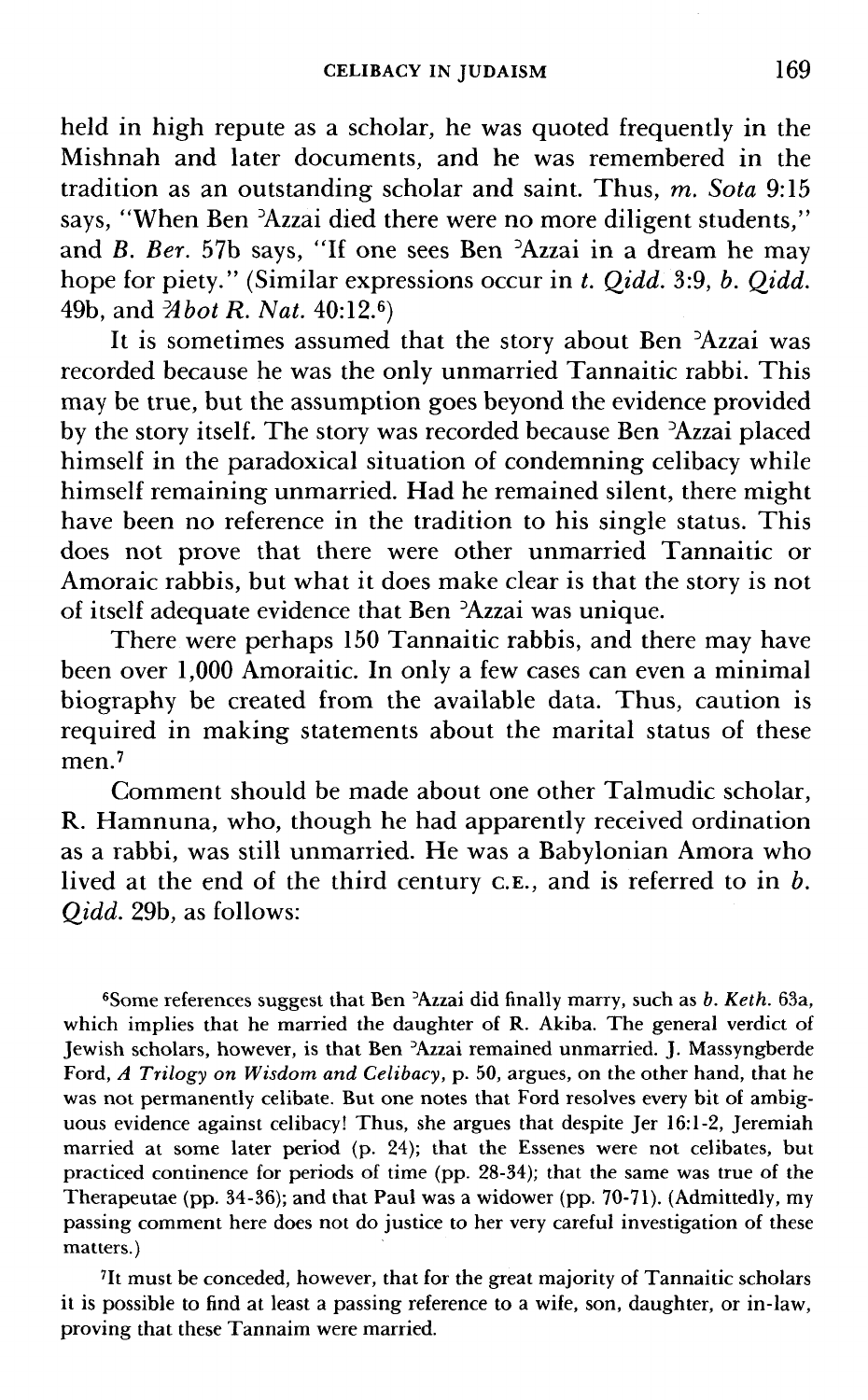R. Hisda praised R. Hamnuna before R. Huna as a great man. Said he to him, "When he visits you, bring him to me." When he [R. Hamnuna] arrived he saw that he wore no [head] covering. "Why have you no head-dress?" asked he. "Because I am not married," was the reply. Thereupon he [R. Huna] turned his face away from him. "See to it that you do not appear before me [again] before you are married," said he. R. Huna was thus in accordance with his views. For he said, He who is twenty years of age and is not married spends all his days in sin. "In  $\sin$ "-can you really think so?-But say, spends all his days in sinful thoughts.

It would be helpful for the present argument if it could be claimed that R. Hamnuna remained unmarried, and I have not found any reference to his wife or children. But R. Hamnuna appears later in a respectful relation with R. Huna (b. *'Erub.* 63a), and it is easier to believe that R. Hamnuna married than that R. Huna withdrew his objection to an unmarried Rabbi.\* Yet, the story is relevant for the present issue. R. Huna's attitude reflected the official view with respect to marriage, but it is equally significant that R. Hisda expressed great admiration for R. Hamnuna despite the latter's unmarried condition and that R. Hisda had not even thought to alert R. Huna when recommending R. Hamnuna. Furthermore, if R. Hamnuna was already ordained at that time, it means that his peers had not objected to his unmarried state. Thus, the response of R. Huna seems to indicate that R. Hamnuna's unmarried status was an exception to the rule, but the attitude of the others demonstrates that R. Hamnuna could hardly have been an absolutely unique exception.

So far as I am aware, no Talmudic scholars other than the two mentioned above-Ben 'Azzai and R. Hamnuna-were discussed because of their unmarried status, and it is possible that there were no other such rabbis. But is it not possible that Ben 'Azzai was mentioned, not as a solitary exception, but rather as the outstanding representative of a small group who were to be exempted from the normal marriage obligation?<sup>9</sup>

**81t is possible, however, that the R. Hamnuna of** *b. 'Erub* **63a is not the same as the one under discussion. There were more than one R. Hamnuna roughly contemporary with R. Huna, and therefore there is disagreement as to which one is intended in some passages.** 

**9Cf.** *Shulchan 3truch* **1:4, where a concession is made that celibacy may be condoned for cases like Simeon ben 'Azzai.**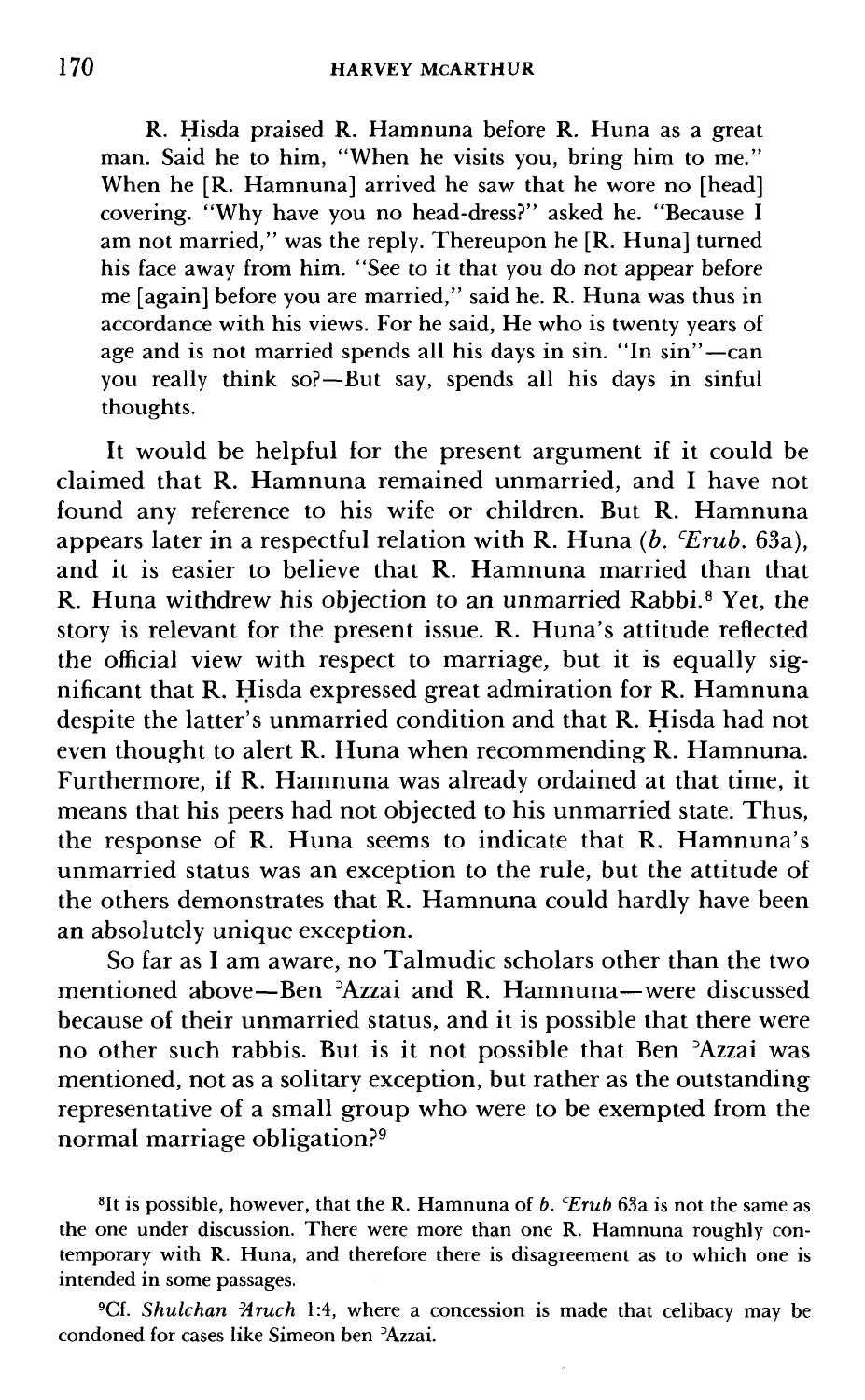# *Question Two:* **"What was the significance of the stress on abstinence from sexual relations under special circumstances?"**

It is often contended that Judaism had a holistic anthropology and a healthy attitude toward sex, unlike the Greek body-spirit dualism and the asceticism which characterized segments of Christianity. This may be a useful generalization, but it must not obscure the fact that in Judaism, as in other religious traditions, there was a recognized tension between sex and the sacred.10 Abstention from sexual relations was a prerequisite for reception of the divine message and for participation in certain sacred rites.

The basic passage in this connection is the Sinai story in Exod 19, particularly vss. 10-15. Moses was instructed to prepare the people for the Sinai experience, and he said to the people (vs. 15), "Be ready by the third day; do not go near a woman.'' This narrative is important, not only because of its centrality in the consciousness of Israel, but also because it became the basis for further elaboration of the abstinence-from-sex motif. In various comments on the narrative in the ancient sources, it is argued that Moses determined on his own initiative that if the people were to refrain from sexual intercourse for a brief period when God was to speak to them at a definite time, how much more he (Moses) should abstain permanently, since God spoke to him directly on numerous occasions and without any fixed schedule *(b. Yebam.* **62a;** *b. Sabb.*  87a; *b. Pesah.* 87b). That this interpretation existed before the rabbinic period is evidenced by its appearance in the writings of Philo *(Life of Moses* 2:68).

Apparently Moses' wife, Zipporah, was most unhappy with this new development. According to the tradition in *%hot* R. *Nut.*  9:2, Zipporah shared her complaint with Miriam, who in turn passed it on to Aaron, and thus it became a factor in Aaron's and Miriam's speaking against Moses-though Num 12 provides no basis for this gossip. In *Sifre,* the early Tannaitic commentary on Numbers, it is reported that when Eldad and Medad began to prophesy because the Spirit was on them (Num 11:26-30), Zipporah exclaimed. "Woe to their wives" - presumably because she believed they would now experience her frustrations. The same commentary

<sup>10</sup>The recognition of this tension does not of itself involve the assumption that the body or sex is per se evil. In Judaism, sexual intercourse resulted in temporary, ritual impurity, but this clearly does not mean that sex was regarded as evil.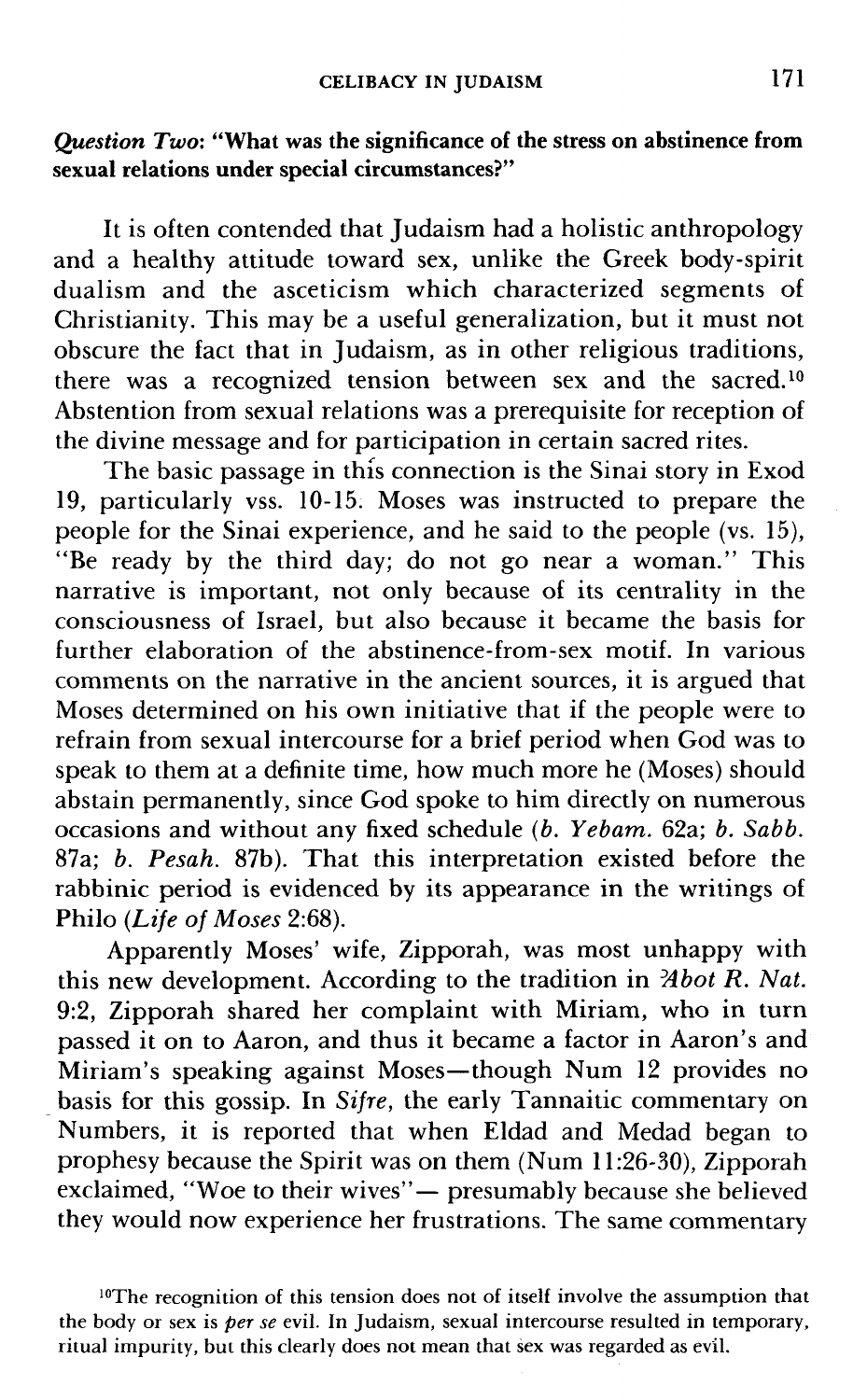states too that the seventy elders of the book of Numbers also abstained from sexual intercourse, at least for a time.

What is significant here is that despite the dominant emphasis on the obligation to marry, Exod 19: 15 is amplified and expanded in extensive fashion. Again, the statement in Gen 5:3 that Seth was not born until his father was 130 years old was interpreted to mean that Adam abstained from intercourse with his wife after the conception of Cain and Abel. But the reasons given for this are not the same as those for Moses' abstinence *(b. 'Erub.* 18b; *Gen. Rub.* 20:11, 21:9, 23:4).

Also, according to rabbinic tradition, there was to be no sexual intercourse during the time when animals and people were in the ark *(b. Sanh. 108b; y. Ta<sup>c</sup>an. 1:6; Gen. Rab. 31:12, 34:7; Pirgê R. El.* 23), although there were reportedly violations of this injunction (b. Sanh.  $108b$ ; *y.*  $Ta<sup>c</sup>an 1:6$ ). This period of abstinence might be regarded simply as a concern to avoid a population explosion that would overcrowd the ark. But in *Gen. Rub.* 31:12 and 34:7 a comment of R. Abin implies that such abstinence was appropriate in every time of want or famine.

A further recognition of the tension between sex and the sacred appears in the Midrash on Ps 146, paragraph 4, where it is asserted that sexual intercourse will be forbidden in the time-to-come. This is explained as an application of the command in Exod 19:15:

Still others say that in the time-to-come sexual intercourse will be entirely forbidden. You can see for yourself why it will be. On the day that the Holy One, blessed be He, revealed Himself on Mount Sinai to give the Torah to the children of Israel, He forbade intercourse for three days, as it is said. . . . Now since God, when he revealed Himself for only one day, forbade intercourse for three days, in the time-to-come, when the presence of God dwells continuously in Israel's midst, will not intercourse be entirely forbidden?

Thus, the ramifications of the account in Exod 19 are very great. Marriage and the regular exercise of the marital duty are the basic norm, but a counter-motif stresses the incompatibility of sexual intercourse with a response to God's presence and participation in his service. Accordingly, it is not a surprise to find that sexual intercourse was forbidden on the Day of Atonement *(m. Yoma* 8:l; *b. Yorna* 74a; *y. Ber.* 5:4), at certain times of fasting for the fall rains  $(m. Ta<sup>c</sup>an. 1:6; t. Ta<sup>c</sup>an. 1:5)$ , and during years of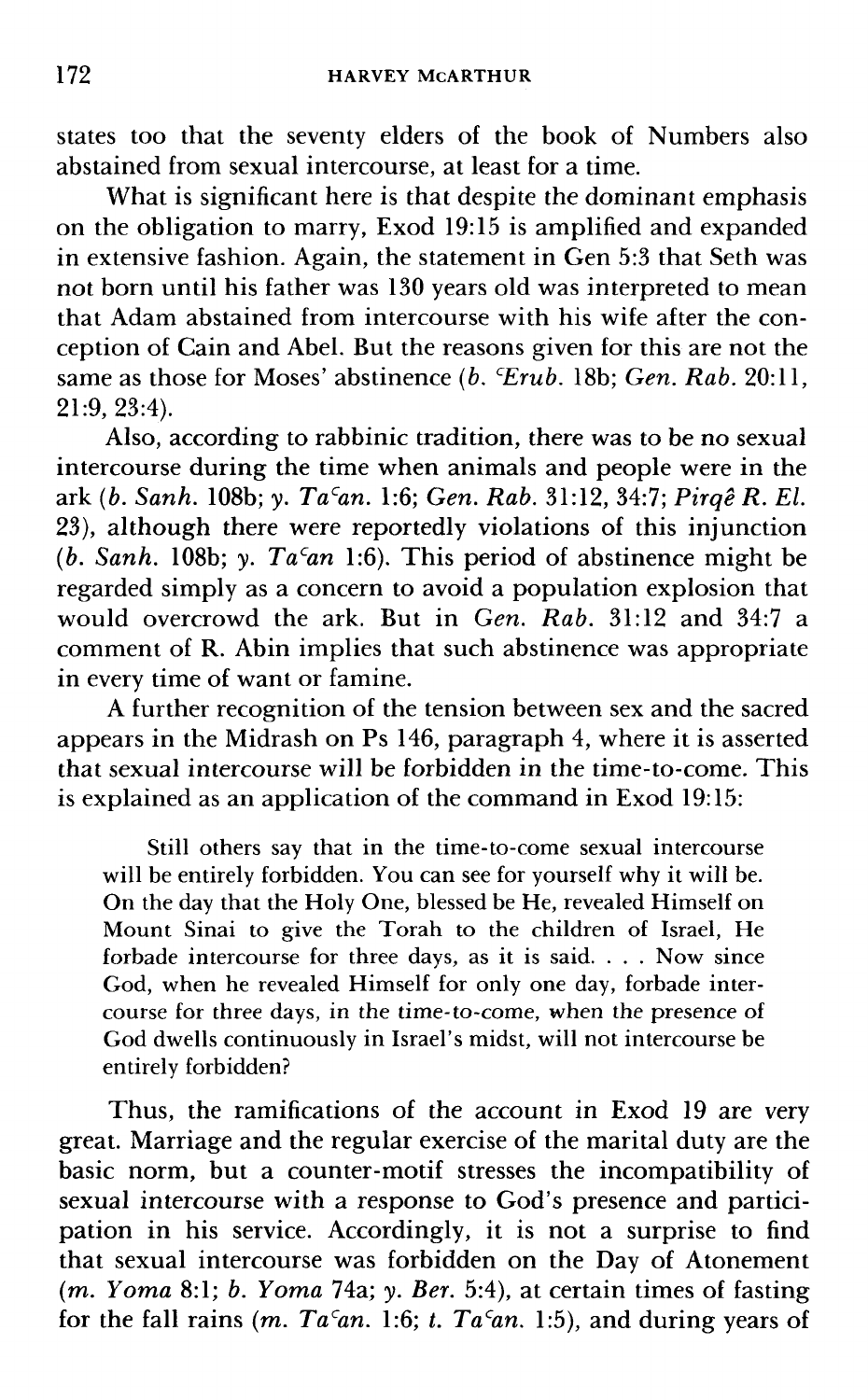famine (b.  $Ta<sup>2</sup>an$ . 11a), although in the last-mentioned situation some held that childless couples did not need to abstain. Furthermore, there were restrictions on sexual relations in a room containing the Torah scrolls (y. *Ber.* 3:5); and since any emission of semen constituted temporary ritual impurity, presumably soldiers in situations of Holy War were required to abstain from sexual relations<sup>11</sup>

Certainly, abstinence from sexual relations on a temporary basis is one thing and complete celibacy is another. But this recognition of the tension between sex and the sacred provides a foundation which makes intelligible the celibacy of Simeon ben 'Azzai (and possibly others).

### *Question Three:* **"Was the concern for marriage and the propagation of the race as intense before 70 C.E. or 135 C.E. as it was subsequently?"**

It has already been noted that the insistence on marriage as a religious obligation characterizes the rabbinic literature in a consistent fashion. But the earliest document of that literature was not codified until the beginning of the third century **C.E.** Biblical passages such as Gen 1:28 ("Be fruitful and multiply . . ."), Gen 5:2 ("Male and female he created them . . ."), Gen 9:7 ("And you, be fruitful and multiply . . ."), and Isa 45: 18 ("he did not create it a chaos, he formed it to be inhabited . . .") are general statements about the whole human race, and they are not automatically translatable into the dictum, "Every Jewish male must marry and have children!"

Probably the earliest rabbis quoted on this issue are from the second generation of the Tannaim, i.e., from the end of the first century and the beginning of the second. They are Eliezer ben Hyrcanus (m. Ketub. 5:6; b. Yebam. 63b), Joshua ben Hananiah ( $74bot$  R. Nat. 3:6), and Eleazar ben  $^3$ Azariah (Gen. Rab. 34:14). While the attributions in this literature are not always reliable, $12$ the cumulative effect suggests that the motifs were present before

<sup>&</sup>lt;sup>11</sup>See the Excursus on "Prophetic Celibacy" in Geza Vermes, *Jesus the Jew* (New York, 1973), pp. 99-102.

 $^{12}$ See Neusner, p. 14, in criticism of G. F. Moore on this point.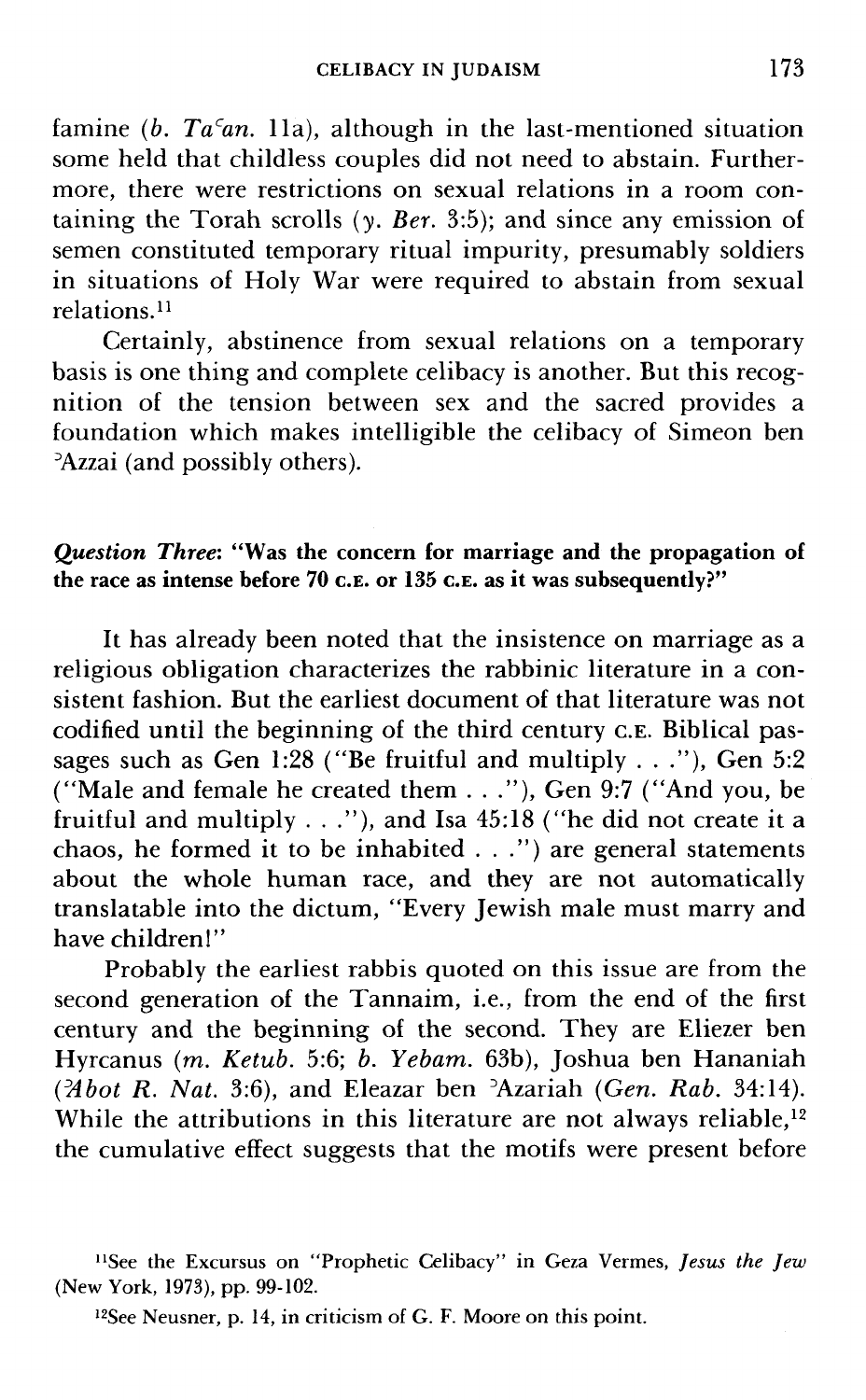the second Jewish-Roman War, i.e., before 135 **C.E.** This conclusion concerning the time frame is supported by the anonymous passage in  $m$ . Yebam. 6:6 which affirms the religious obligation to marry and have children but then reports the dispute between the Schools of Shammai and Hillel as to whether two sons or a son and daughter fulfilled the obligation. Although the discussion cannot be precisely dated, it is plausible that the decision about the obligation to marry and have children came first and that subsequently the two Schools argued about the details.<sup>13</sup>

Thus, it is highly probable that the stress on marriage as a religious obligation was present by the end of the first century **C.E.**  Since cultural change was slower then than it is in the hectic modern world, it might be assumed that the prevalence of this motif could be retrojected back at least into the first century **C.E.**  There are two problems with this assumption, however. First, the traumatic impact of the Jewish-Roman War of 66-73 C.E. forced a total reorganization of Judaism, and this was begun by those who gathered in Jamnia with R. Jochanan ben Zakkai. Second, the question arises: Did those who began the task of reorganization represent the mainstream of pre-70-C.E. Judaism? One can note the significant difference in concerns between the post-70 writings of rabbinic Judaism and two other documents produced toward the end of the first century-2 Baruch and the Apocalypse of Ezra.

Unfortunately, as far as the issues treated in this article are concerned, the so-called Intertestamental literature of the pre-70 period is informative chiefly by its silence on the subject of the religious obligation of Jewish males to marry. Sirach has a passage (30:l- 13) discussing a father's duties towards his son, but it makes no reference to finding a wife for him. In Sir 7:24-25, fathers are encouraged to arrange marriages for their daughters, but, unluckily, the text of the preceding chap. 30 is disputed. Most translators follow the Greek and Latin readings, which urge strict discipline for sons. The Hebrew reading, however, is an explicit injunction for fathers to arrange marriages for sons while they are still young. This is widely regarded as a late revision of the text, made under

**'SIbid., p. 20, where Neusner argues that on occasion views were attributed to the Schools of Hillel and Shammai which clearly presupposed perspectives which developed only after 135 C.E. He states: "Indeed, that phenomenon was sufficiently common so that it came to appear likely that the names of the Houses were often used for purposes other than historical."**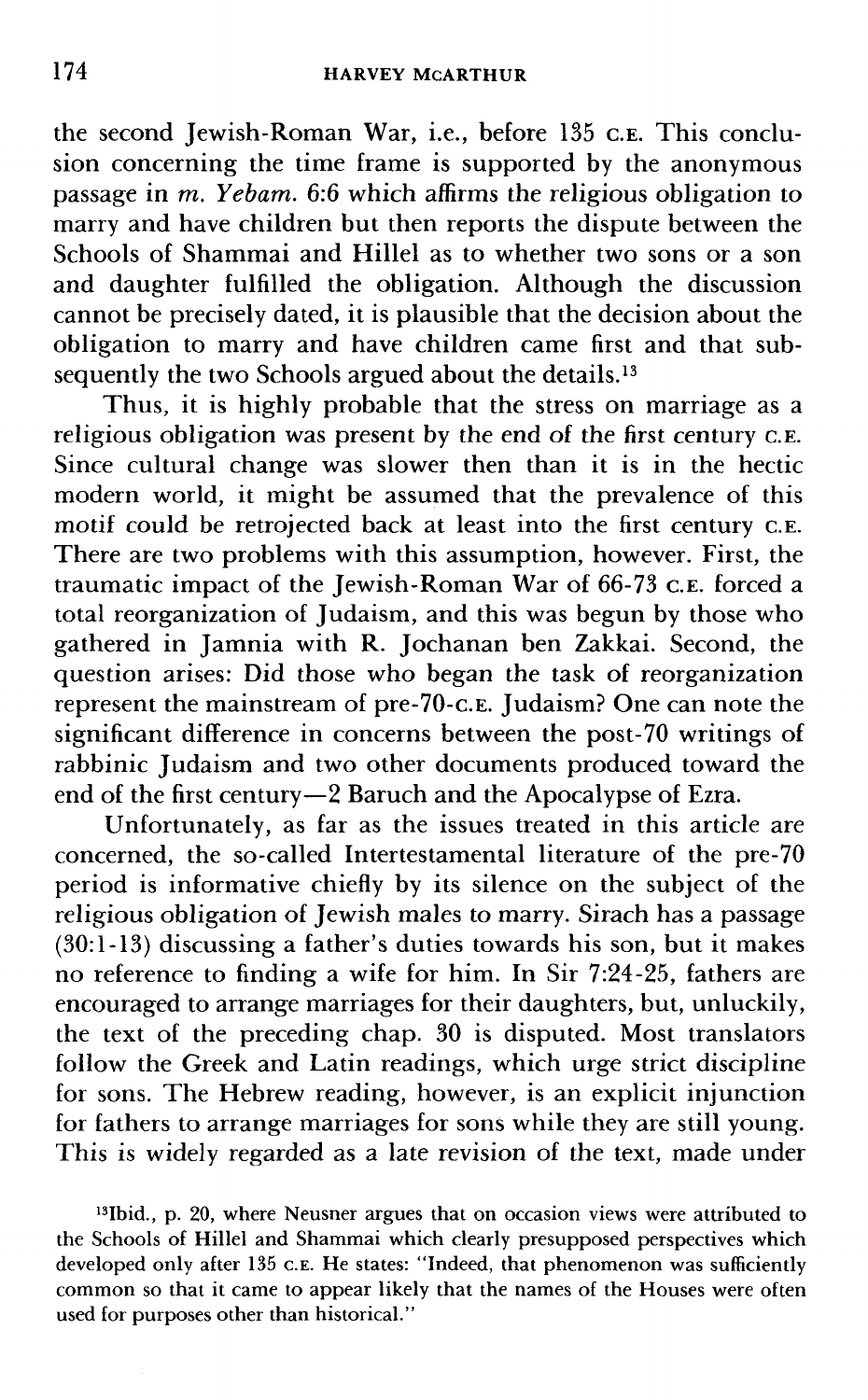the influence of the later interests.14 If this is so, the text as it now stands fits perfectly into the hypothesis that rabbinic Judaism retrojected back into the earlier writings its own stress on early marriage. In any case, Sirach probably does not reflect the strand of Judaism that was most closely related to those who reorganized post-70 Judaism.

Jubilees, a document from the end of the second century B.c.E., is essentially a revision of Genesis, the book most frequently quoted in rabbinic literature in connection with the obligation to marry. Somewhat surprisingly, Jub. 2:13-14 omits the phrase "Be fruitful and multiply," which appears in the Gen 1:26-28 account of the sixth day of creation. But the phrase does occur in *Jub.* 6:5, 9-thus paralleling the double occurrence in Gen 9:1, 7-so probably no significance should be attached to the earlier omission. Again, a variant of the phrase occurs in  $Jub$ . 10:4, as part of a prayer of Noah, a prayer not recorded in Genesis. Although marriage is taken for granted in *Jubilees*, there does not appear to be special stress on the obligation of Jewish males to marry, though there is stress on their obligation to marry Jewish wives  $(Ju\bar{b}$ . 25:1, 5, paralleling Gen 28:1). And  $Jub.$  30:7, 14 adds to the Gen 34 narrative explicit emphasis on the prohibition against marrying daughters to Gentile men. *Jub.* 50:8 includes (for the first time?) a prohibition against sexual intercourse on the Sabbath.

The argument from silence is always precarious, but the silence of Sirach and Jubilees, as well as 2 Baruch and the Apocalypse of Ezra, at least raises the possibility that stress on marriage was more prominent after 70 C.E. than before that time. Thus, if John the Baptist, Jesus, and Paul were indeed all unmarried, they may not have been as exceptional in their day as they would have been later.

### *Question Four:* "Was marriage as universal outside 'establishment' circles as it was in those circles?"

The rabbinic literature gives the impression of a highly unified society, although one must remember that it reflects a picture of what should be done and not necessarily what actually was done in

<sup>&</sup>lt;sup>14</sup>See the discussion of the text in T. A. Burkhill, "Ecclesiasticus," *IDB* 2: 14-15. **See also the translations in JB, RSV, NEB, and NAB.**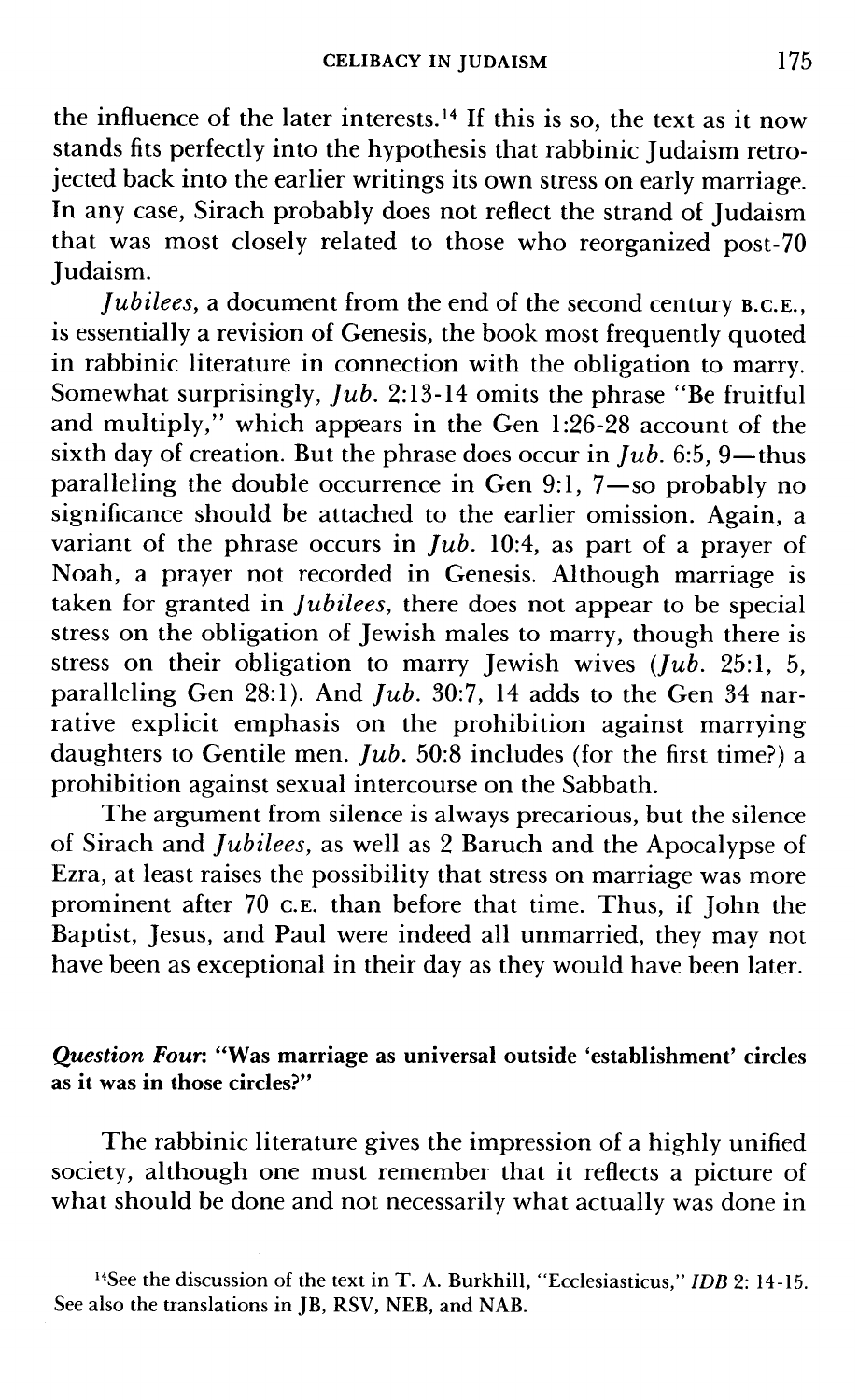the society at large. Furthermore, it is clear that in the pre-70-C.E. period Jewish society in Palestine included a rich diversity of views. The three, or four, groups described by Josephus15 reflected social and political differences as well as differing religious perspectives, and no doubt there were subdivisions within these groups.

On the subject of marriage the most distinctive group was that of the Essenes, including the people of Qumran. The evidence does not provide a completely clear picture of their stance, but it is widely agreed that some branches of this movement were celibate.16 For the present purpose it is not necessary to discuss various theories which seek to explain this distinctive attitude toward marriage, though some questions emerge: Had these celibate Essenes been influenced by Hellenistic dualism? Were they applying in a more universal manner the restrictions on sexual activity that had previously been intended for priests when on duty? Were they soldiers in the Holy War? Or were they training for the Age-to-Come? In any event, the attitude toward marriage of some within the Essene movement must have given a degree of respectability to  $celi$  celibacy, not only within the movement, but also-judging by the language of Josephus and Philo-among Jews generally.

Even in the rabbinic literature itself there is recognition of the presence of unmarried men in the society, although this recognition takes the form of regulations restricting the activities of these persons. For example, they were excluded from being schoolteachers, as indicated in m. **Qidd.4:** 13- **14:** 

**An unmarried man may not be a teacher of children, nor may a woman be a teacher of children. R. Eliezer says: Even a man that has no wife [with him] may not be a teacher of children.** 

**(14) R. Judah says: An unmarried man may not herd cattle, nor may two unmarried men sleep under the same cloak. But the Sages permit it.** 

**15See Josephus,** *War* **2: 119- 166, and** *Ant.* **18: 11 -25.** 

**9ee Vermes, pp. 99-100; and Matthew Black,** *The Scrolls and Christian Origins*  **(New York, 1961), pp. 27-32. Some scholars have argued strongly that celibacy among the Essenes, insofar as it existed, was not on account of asceticism, i.e., a dualistic rejection of the flesh as evil. See A. Steiner, "Warum lebten die Essener asketisch?"** *BZ* **15 (1971): 1-28; and H. Hiibner, "Anthropologischer Dualismus in den Hodayoth?" NTS 18 (1972): 268-284. In fact, Hiibner feels that scholars may have exaggerated the role of celibacy at Qumran, and that perhaps there were only periods of continence for special reasons ("Zolibat in Qumran?" NTS 17 [1971]: 153-167). Cf. Ford, pp. 28-34.**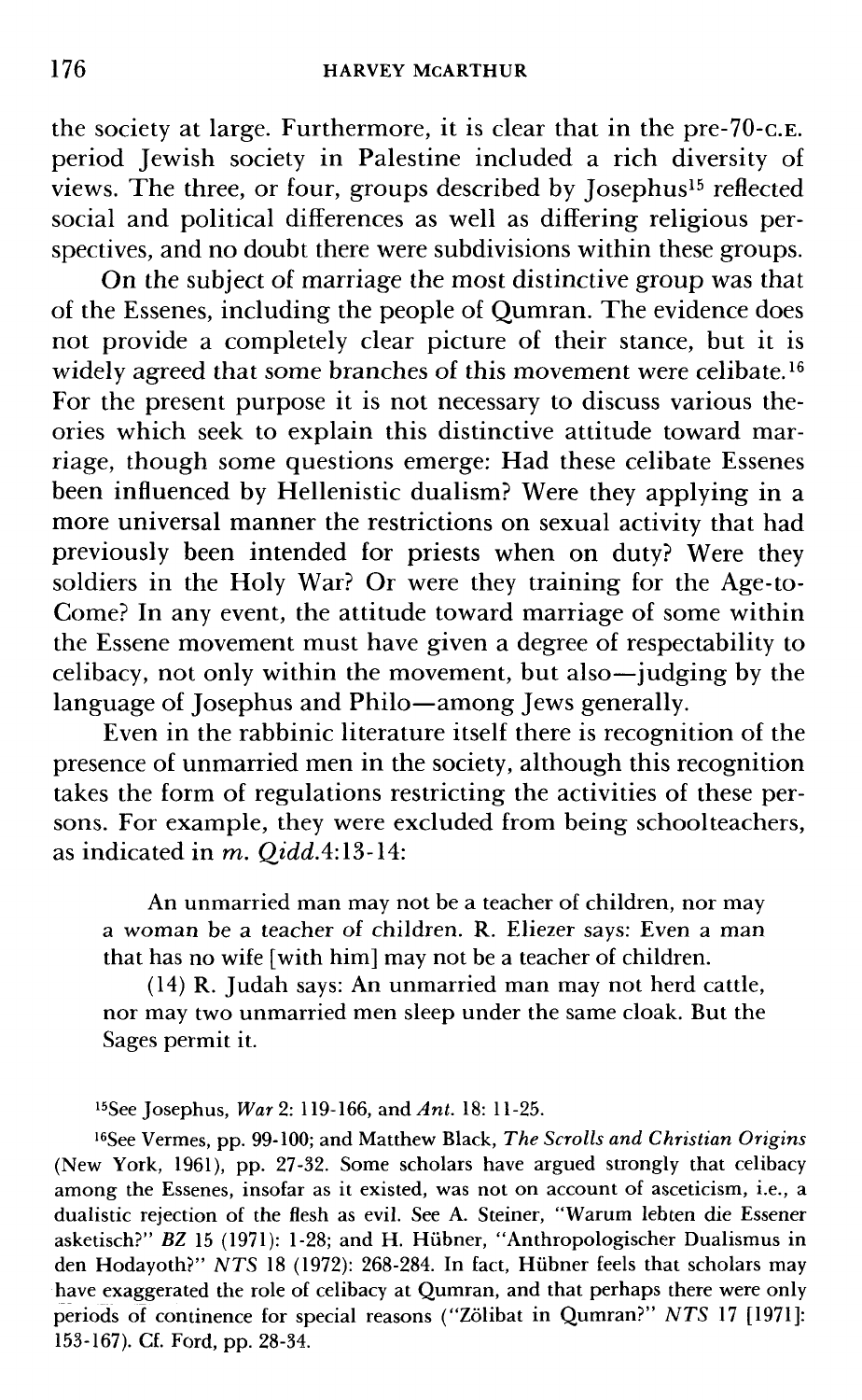All or part of this material reappears in the parallel passages in the Tosefta (Oidd. 5:10), the Palestinian Talmud (Oidd. IV 12-14), and the Babylonian Talmud (Qidd. 82a). In the last-mentioned source, the explanation is given that the restriction on schoolteachers was not because of a fear of pederasty, since "Israel are not suspected of either pederasty or bestiality. " It is indicated that the regulation existed because of the contact an unmarried male teacher might have with the mothers who brought their children to school.

In the Pesig. Rab Kah. 9:2, R. Tanhuma interprets Job 41:11-**12[E]** to mean that if an unmarried man living in a community without schools provided funds to pay teachers of Scripture and Mishnah elsewhere, he would find his prayers for male offspring answered when he married. Of course, this assumes that he would marry, but it also recognizes that there might be unmarried adult males in a proper Jewish community.

In short, the evidence relating to this "Question Four" is limited; but clearly, even after 70 c.E., in the rabbinic period, there were enough unmarried adult males for the codified Oral Law to contain regulations concerning them.

*Question Five:* **"What is the evidence for men who married only after the age of twenty-five, i.e., after the deadline approved in the rabbinic literature?"** 

If it is difficult to ascertain much about the marital status of named Jews during the first century **c.E.,** it is even more difficult to know at what age they married. For our purpose it is not essential to know whether the ages given in various records are strictly accurate, since even folk-tale incidents reflect the expectations and assumptions of their creators.

We begin our survey with Joseph ben Matthias, or Josephus, as he is more commonly known. In his Life (414-427) he describes the details of his first, second, and third marriages." The first occurred after the siege of Jotapata, when he was captured by the Romans and then kept as an honored guest of Vespasian. The siege

<sup>&</sup>lt;sup>17</sup>The article on "Josephus" by A. Schalit in *Enc. Jud.* (10, col. 254) states that Josephus married four times and that his first wife died during the siege of Jerusalem. This seems to contradict the explicit statements of Josephus himself. Vol. 9 of the LCL text and translation of Josephus contains an extensive "General Index" which supports the three-wife interpretation of Josephus.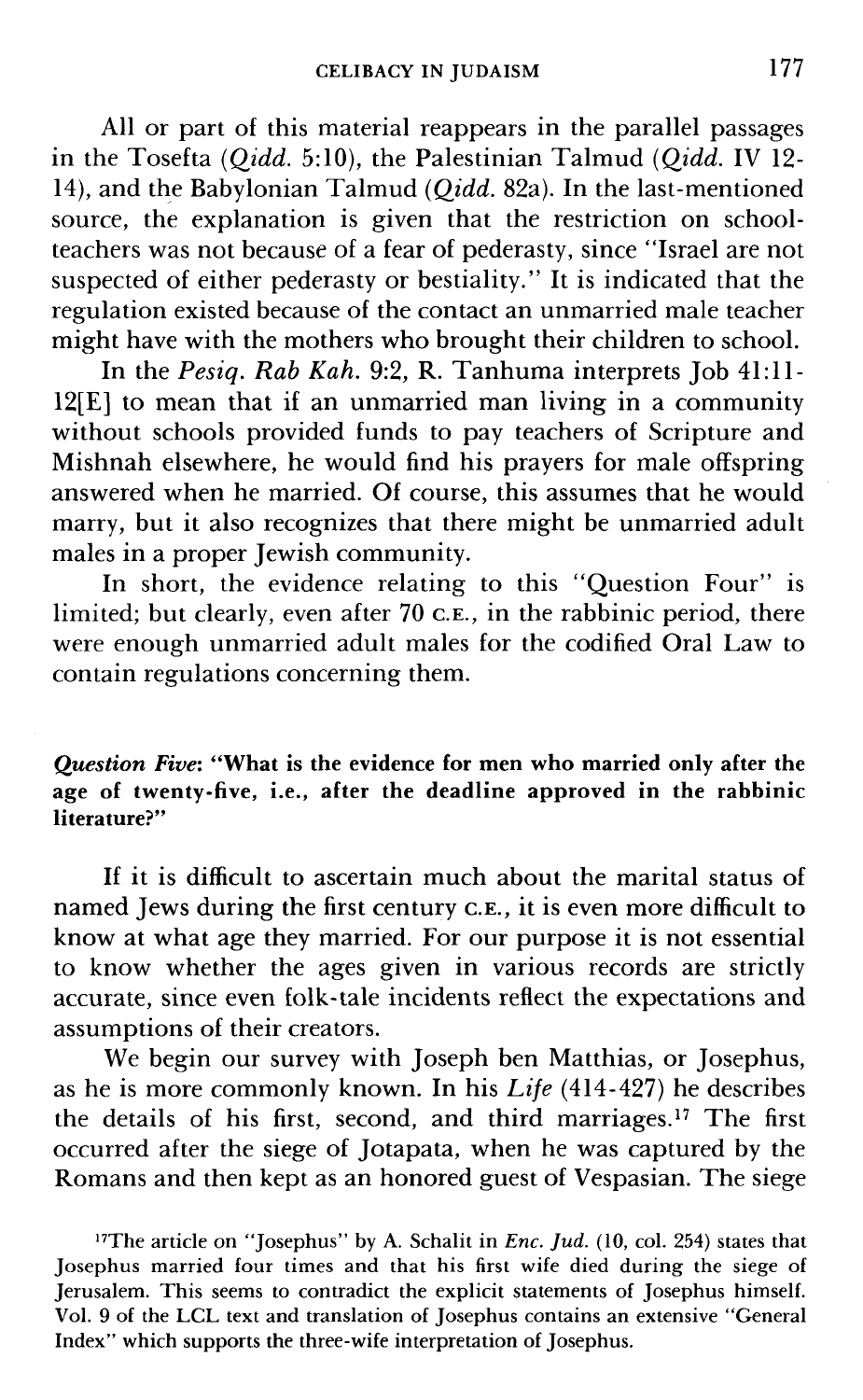must have occurred in June-July of 67 c.E., and since he reports that he had been born in the year that Gaius became the emperor **(Life,** 5), i.e., 37-38 **c.E.,** he must have been 29 or 30 years old at the time of the siege. These calculations are confirmed by Josephus' comment when discussing developments in his campaign in Galilee shortly before the siege of Jotapata: "I was now about thirty years of age" **(Life,** 80). Some time later, and at the command of Vespasian (according to Josephus' report), he married one of the Jewish women who had been taken captive at Caesarea. We do not know how long after the siege the marriage occurred, but clearly Josephus was at least 30 years of age.

Almost certainly R. Akiba is another outstanding illustration of a late marriage, although the details of his life have been covered over with legend. It is reported that he came from a poor family, was unlearned, and worked as a shepherd for a wealthy family. He fell in love with the daughter in that family, who agreed to marry him provided that he became a scholar of Torah. He agreed and studied for many years, becoming one of the outstanding scholars of the early second century C.E. In fact, he is one of those mostfrequently quoted rabbis in the Mishnah and may have begun the process which led to the codification of Jewish Law in the Mishnah.

According to one version of his romance, Akiba was 33 years old (or older) when he married.<sup>18</sup> But his age is not indicated in the basic passages in the Talmud (b. Ketub. 62b-63a; b. Ned. 50a), and even these passages contain material that is partially legendary. It is generally agreed, however, that Akiba was well beyond the usual age when he married. This is asserted, for example, by Louis Finkelstein in his biography of Akiba.<sup>19</sup> Finkelstein goes out of his way to argue that for the poorer classes the early marriage as advocated by the rabbis was completely impractical, and he also includes a special note to argue that for "plebeians," whether Jewish or Hellenistic, late marriage was the rule.<sup>20</sup>

Another distinguished rabbi who apparently married late was Eliezer ben Hyrcanus, a Tanna of the second generation, i.e., at the

**<sup>18</sup>A. J. Kolatch,** *Who's Who in the Talmud* **(New York, 1964), p. 168, implies that the age "33" appears in the Talmudic record. I suspect it is from one of the later traditions.** 

**lgLouis Finkelstein,** *Akiba: Scholar, Saint and Martyr* **(New York, 1936), pp. 21 -23.**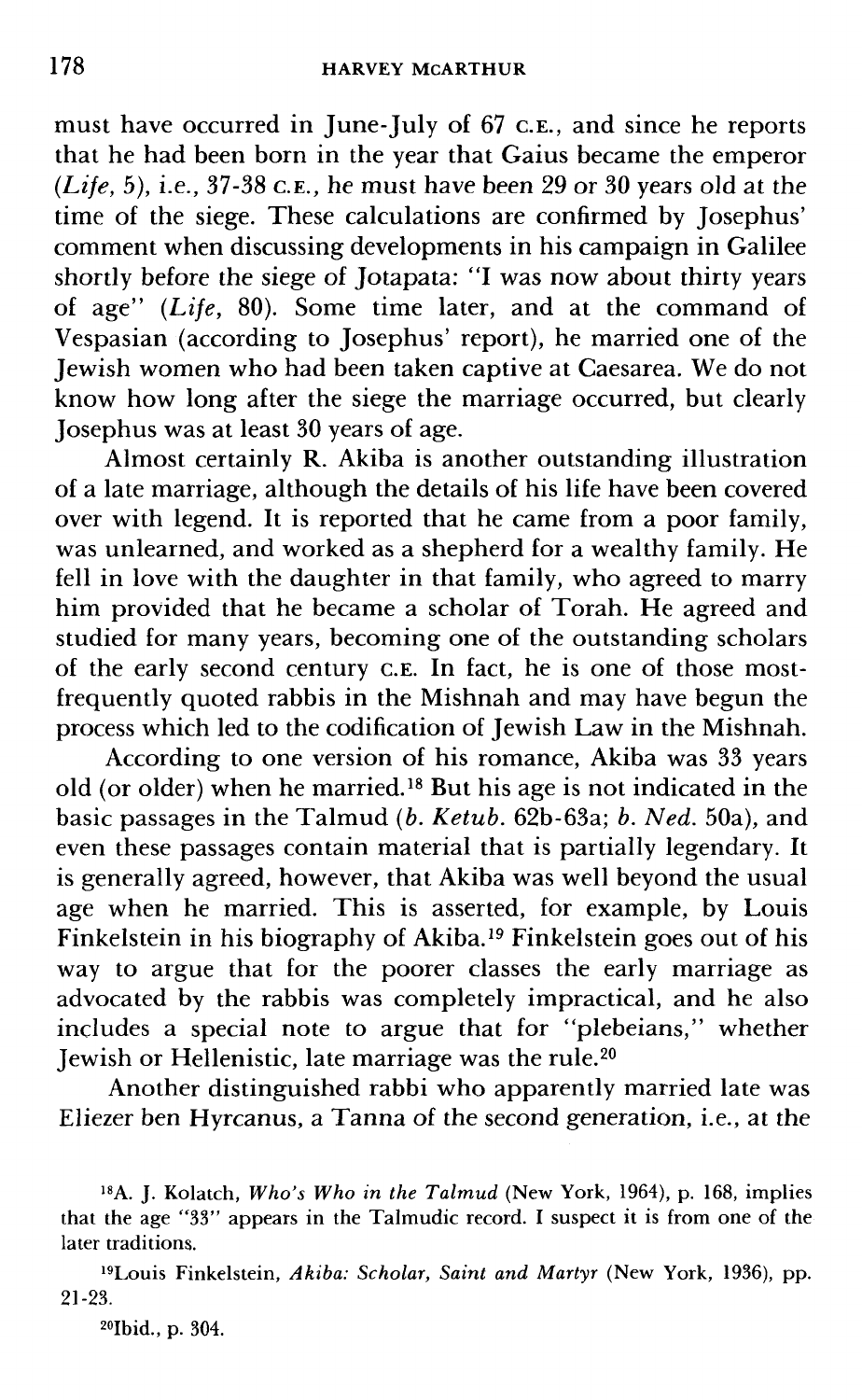end of the first century C.E. According to the account in *'Abot. R. Nat. b.* 13, Eliezer wept when he was plowing the fields of his wealthy father. When questioned by his father about his tears, he explained that he wanted to study Torah. His father responded, "You are 28 years old, and you want to study Torah? Go, instead, and take for yourself a wife and beget children and send them to school. . . ." But Eliezer persevered and became a distinguished scholar. This version of the story is supported broadly by  $\widetilde{P}$ *irqê R*. *El.* 1; but in *'Abot* R. *Nat. a.* 6, the narrative gives Eliezer's age as 22, and *Ber. Rab.* 42 (41):l makes no reference to Eliezer's age. In none of the versions is it stated that Eliezer married before beginning his studies, though there are subsequent references to his wife and a son.2'

There are other instances in which marriage was delayed beyond the approved deadline, but the exact age of marriage is not stated. Thus in *b. Qidd.* 71b it is reported that Rab Judah (late third century in Babylon) was criticized because he had not arranged a marriage for his son who was already fully grown and a rabbi. Rab Judah responded by saying, in effect, that he wished to maintain the genealogical purity of his family but was uncertain about the genealogies of the available young women in Babylonia. The critic, though himself a Palestinian rabbi, then quoted Lam 5:11 ("They ravished the women in Zion, the maidens in the cities of Judah"), with the implication that even Rab Judah could not be certain of the purity of his own genealogy, since his ancestors had been in Palestine at the time the Babylonians captured Jerusalem and ravished the countryside.

The biblical tradition itself provided some counterweight to the rabbinic stress on early marriages, since according to that tradition there were some relatively late marriages among the founding fathers. Gen 25:20 reports that "Isaac was forty years old when he took to wife Rebekah," and Gen 26:34 reports that Esau also was 40 years old when he married. Gen. *Rab.* 65:l comments on this concurrence in age at the time of marriage, saying that Esau led a promiscuous life throughout his youth, but then compared himself with his father: "As my father was forty years old when he married, so I will marry at the age of forty." When the Bible is not explicit about the age at the time of marriage, the later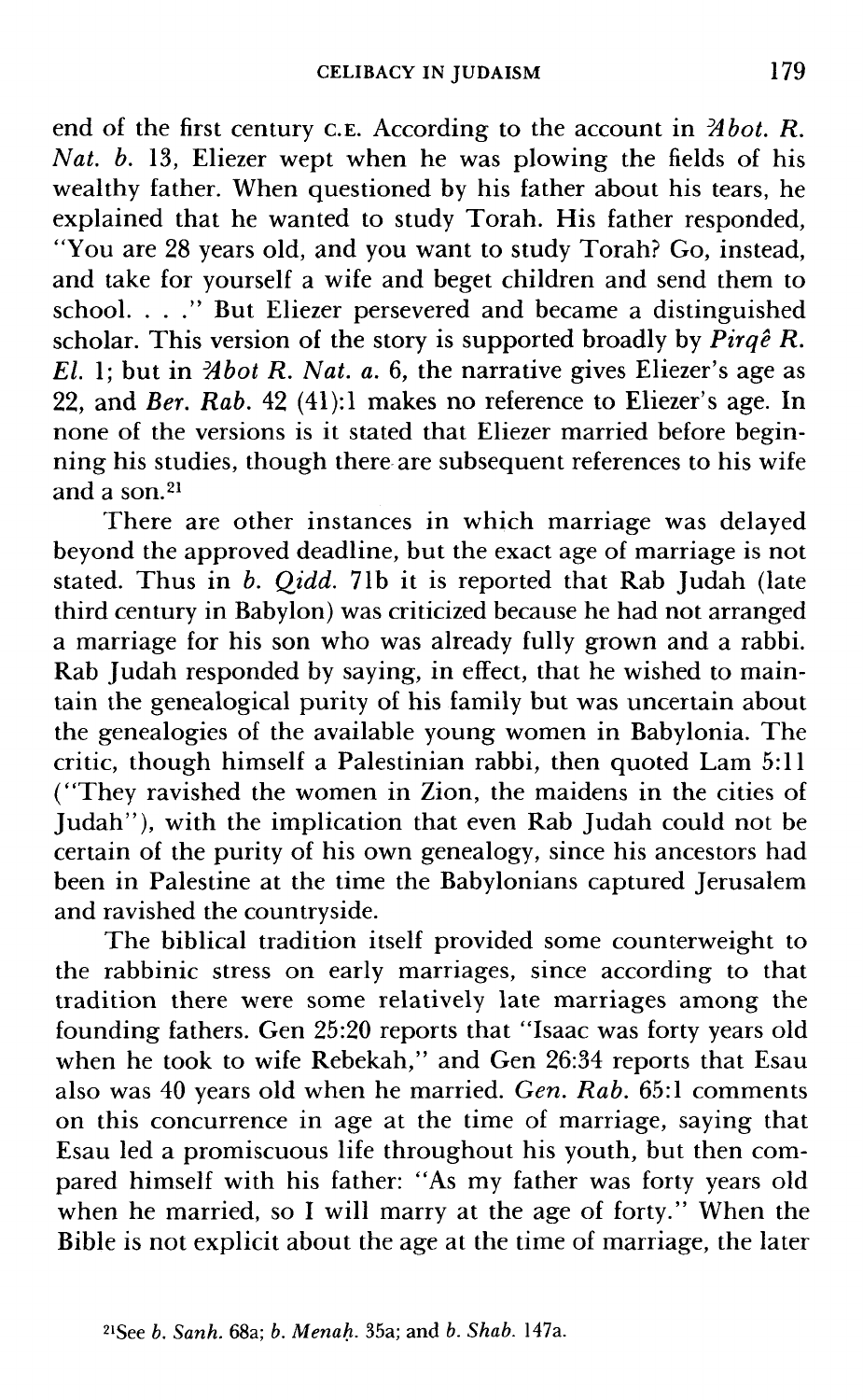tradition sometimes provided that information. *Gen. Rub.* 68:5, after rather intricate calculations, announces that Jacob was 84 when he married. This is then compared with Esau's marrying at age 40, and the comment is made: "Thus we learn that the Holy One, blessed be He, hastens [the happiness of] the wicked and delays that of the righteous." Somewhat surprisingly, *Gen. Rub.*  53:13 states that Ishmael was 27 when he and his mother Hagar were cast out by Abraham. Since his marriage was subsequent to this (Gen 21:21), he was older than 27 when he married.

The *Testaments of the Twelve Patriarchs* is a further document of interest at this juncture. These "testaments" probably originated during the Maccabean period in the second century B.c.E., but in their present form they may contain materials added at a later stage in Jewish history. In *T. Leui* 11: 1 Levi states that he married at 28 years of age. A comparison of *T. Leui* 11:8 with 12:4 indicates that Levi's daughter at age 30 married Ambram, who was exactly the same age, i.e., 30. According to his own report, Issachar did not marry until he was 35, although some texts read "30" *(T. Zssachar* 3:5). The foregoing represent three instances of "late" marriages mentioned in the Testaments, but they are the only instances thus far noted in which the document mentions ages at the time of marriage. (There is one possible exception in that *T. Judah* 7:lO-8:3, where no exact age is given, does refer to Judah's marriage almost immediately after a statement that Judah was 20 years of age. The natural assumption would be that Judah was no older than his early 20s at the time of his marriage.)

There is, of course, no strong reason to trust the accuracy of these statements in the *Testaments of the Twelve Patriarchs*  regarding the ages of individuals at the time of marriage. But one must assume that the authors, or editors, of that document did not themselves find these ages abnormal. The impression created by the document is that men were marrying in their 30s or thereabout.

### **3.** *Conclusion*

On the matter of marriage, there is no question about the thrust of the rabbinic teaching on the part of those who reorganized Judaism after 70 c.E.: A Jewish male was under a religious obligation to marry and to have children; and furthermore, it was best for him if he married while in his teens, or, at the latest, in his early twenties.